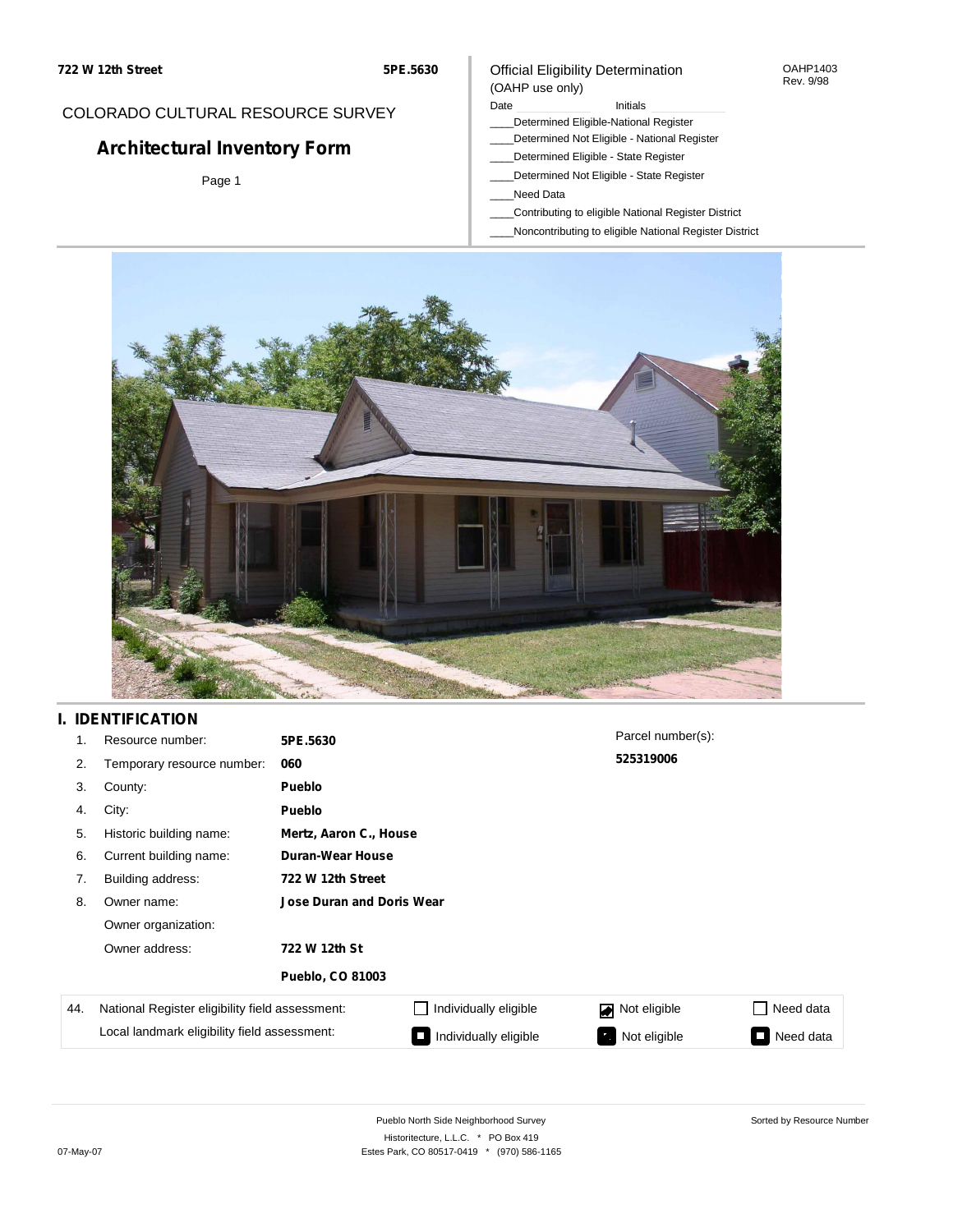Page 2

### **II. GEOGRAPHIC INFORMATION**

| 9.  | P.M.                    |    | 6th             |                                      |              | Township:               |  |       | <b>20S</b> |    |           |           | Range:            | 65W |         |
|-----|-------------------------|----|-----------------|--------------------------------------|--------------|-------------------------|--|-------|------------|----|-----------|-----------|-------------------|-----|---------|
|     |                         | NE | 1/4             |                                      | of <b>SE</b> | 1/4                     |  | of NE | 1/4        | of | <b>SW</b> | 1/4       | of Section        |     | 25      |
|     | 10. UTM reference zone: |    |                 |                                      |              | 13                      |  |       |            |    |           |           |                   |     |         |
|     | Easting:                |    |                 |                                      |              | 533513                  |  |       |            |    |           | Northing: |                   |     | 4236514 |
| 11. |                         |    | USGS quad name: |                                      |              | <b>Northeast Pueblo</b> |  |       |            |    |           | Scale:    |                   |     | 7.5     |
|     | Year:                   |    |                 | 1961 (Photorevised 1970 and<br>1974) |              |                         |  |       |            |    |           |           |                   |     |         |
| 12. | $Lot(s)$ :              |    |                 |                                      |              | Lot 5: Block 1          |  |       |            |    |           |           |                   |     |         |
|     | Addition:               |    |                 |                                      |              | <b>Craig's Addition</b> |  |       |            |    |           |           | Year of addition: |     | 1871    |

13. Boundary description and justification:

The parcel, as described above, contains but does not exceed the land historically associated with this property.

Metes and bounds exist:

П

### **III. ARCHITECTURAL DESCRIPTION**

| 14. | Building plan (footprint, shape):<br>Other building plan descriptions: | <b>L-Shaped Plan</b>                 |                       |
|-----|------------------------------------------------------------------------|--------------------------------------|-----------------------|
| 15. | Dimensions in feet (length x width):                                   | 1,144 square feet                    |                       |
| 16. | Number of stories:                                                     | 1                                    |                       |
| 17. | Primary external wall material(s):                                     | <b>Wood/Horizontal Siding</b>        | Other wall materials: |
|     |                                                                        |                                      |                       |
| 18. | Roof configuration:                                                    | <b>Gabled Roof/Side Gabled Roof</b>  |                       |
|     | Other roof configurations:                                             |                                      |                       |
| 19. | Primary external roof material:                                        | <b>Asphalt Roof/Composition Roof</b> |                       |
|     | Other roof materials:                                                  |                                      |                       |
| 20. | Special features:                                                      | Fence                                |                       |
|     |                                                                        | Porch                                |                       |

#### 21. General architectural description:

Oriented to the north, this house appears to consist of at least 2 distinct portions: (1) an original, cross-gabled house with (2) a side-gabled addition protruding from the east elevation. The original core (1) rests on a concrete sill and concrete-block foundations, which appear to have been installed after construction. The remainder of the building (2) rests on a random**coursed, sandstone foundation. Tan-painted, horizontal wood siding, with khaki-painted, 1-by-4-inch cornerboards, clads the** exterior walls. The same color square-cut wood shingles cover a portion of the house comprising the southeast corner. Windows are 1-over-1-light, double-hung sash, with khaki-painted wood frames and surrounds. They are paired in the front (north) façade. A shed-roofed porch spans the entire façade and wraps around the northeast corner of the house. It has a concrete floor and aluminum porch supports. A single, concrete step approaches the porch near its center. The principal doorway opens in the center of the symmetrical facade of the original core. It hosts a wood slab door, opening behind an aluminum-frame storm door. Above the door is a single-light transom. Another doorway opens in the north elevation of the addition that protrudes eastward. It has a 1-light, paneled door and aluminum-frame storm door. This doorway also has a singlelight transom. Another doorway opens near the center of the rear (south) elevation. It hosts a wood slab door. Approaching the doorway are 5 concrete steps. Above them is a shed-roofed hood, on simple knee brackets. A similar set of steps approaches the rear elevation near its eastern end, but goes nowhere; the porch it once accessed has been enclosed. Gray-green asphalt shingles cover the side-gabled roof. Tan-painted wood soffit and khaki-painted wood fascia, with a projecting cornice, box the eaves. Decorative vergeboards, with an alternating pattern of rosettes and voids, decorate the gables of the original core.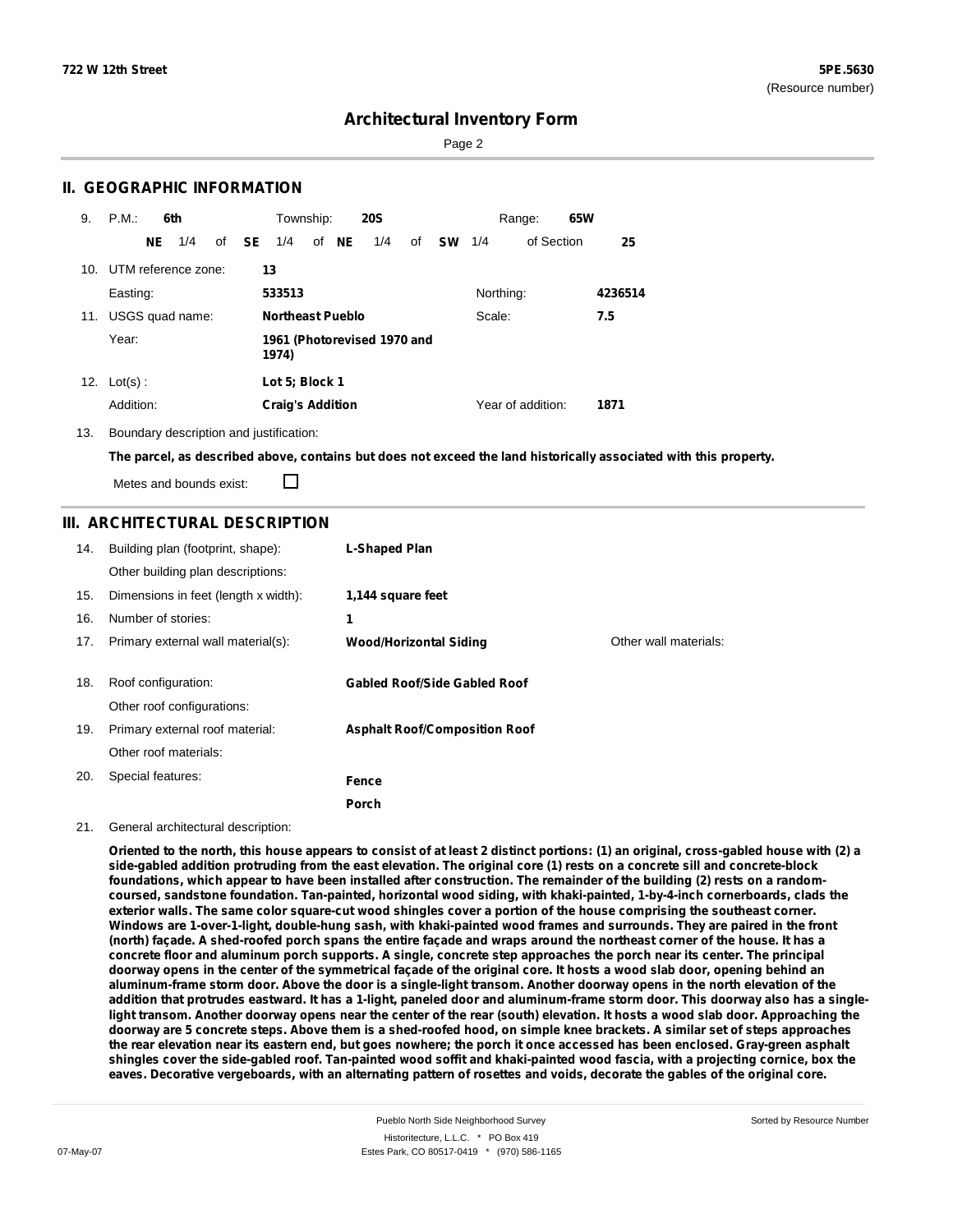Page 3

|  | 22. Architectural style: |  |
|--|--------------------------|--|
|--|--------------------------|--|

Other architectural styles:

Building type:

23. Landscape or special setting features:

This property is located on terrain sloping downward from north to south, with an elevation of around 4,700 feet above mean sea level. The neighborhood features modest, one- and two-story houses. This property is located on the south side of West 12th Street, an east-west-oriented thoroughfare. It is situated between 720 W 12th Street, to the east, and 724 West 12th Street to the west. Running parallel to the street is a sidewalk of pink sandstone slabs. A grass strip separates the sidewalk from the street. Surrounding the house is a planted-grass yard, with mature landscaping. A chain-link fence encircles the backyard.

24. Associated buildings, features or objects: **No associated buildings identified.**

**No** Style

#### **IV. ARCHITECTURAL HISTORY**

| 25. | Date of Construction:  | Estimate:                                                                                                                                               | 1890                             | Actual:                                                                                       |  |  |  |
|-----|------------------------|---------------------------------------------------------------------------------------------------------------------------------------------------------|----------------------------------|-----------------------------------------------------------------------------------------------|--|--|--|
|     | Source of Information: | Sanborn Fire Insurance Maps (for Pueblo, Colorado). New York: Sanborn Map and<br>Publishing Co., 1883, 1886, 1889, 1893, 1904-05, 1904-51, and 1904-52. |                                  |                                                                                               |  |  |  |
|     |                        |                                                                                                                                                         | Co. consulted 1886 through 2003. | Pueblo City Directory. Pueblo, Co.; Salt Lake City; Kansas City, Mo.; and others: R.L. Polk & |  |  |  |
| 26. | Architect:             | unknown                                                                                                                                                 |                                  |                                                                                               |  |  |  |
|     | Source of information: |                                                                                                                                                         |                                  |                                                                                               |  |  |  |
| 27. | Builder:               | unknown                                                                                                                                                 |                                  |                                                                                               |  |  |  |
|     | Source of information: |                                                                                                                                                         |                                  |                                                                                               |  |  |  |
| 28. | Original Owner:        | Aaron C. Mertz                                                                                                                                          |                                  |                                                                                               |  |  |  |
|     | Source of information: |                                                                                                                                                         | Co. consulted 1886 through 2003. | Pueblo City Directory. Pueblo, Co.; Salt Lake City; Kansas City, Mo.; and others: R.L. Polk & |  |  |  |

29. Construction history:

According to Pueblo County tax records, this building was constructed in 1900. However, city directories and Sanborn insurance maps suggest that this building existed around 1890. An analysis of the form, style, and materials corroborates a circa 1890 date of construction. The east addition was constructed prior to 1904. A porch within the inside (southeast-facing) **corner was enclosed at an unknown date.**

30. Location: **original** Date of move(s):

### **V. HISTORICAL ASSOCIATIONS**

| 31. | Original use(s):     | <b>Single Dwelling</b> |
|-----|----------------------|------------------------|
| 32. | Intermediate use(s): | <b>Single Dwelling</b> |
| 33. | Current use(s):      | <b>Single Dwelling</b> |
| 34. | Site type(s):        | <b>Residence</b>       |

35. Historical background:

The original owner and resident of this house, constructed around 1890, was pioneer Pueblo settler Aaron C. Mertz. Members of the Mertz family would reside in this house for more than 70 years. Aaron Mertz was a blacksmith, with a shop at 316 Grand Avenue. He was born in Pennsylvania in 1858. Around 1881, he married his wife, Annie E., who was born in England in January 1863. Together, they had three children: William, Edna M., and Howard M., who served in World War I and died in September 1940. His father, Aaron Mertz, lived in this house until his death in September 1954, at the age of 96.

Upon Aaron Mertz's death, his daughter, Edna, took over the property and continued to reside here. She superintendent of the nursery at First Baptist Church and was employed in the sewing department of Parkview Episcopal Hospital (now Parkview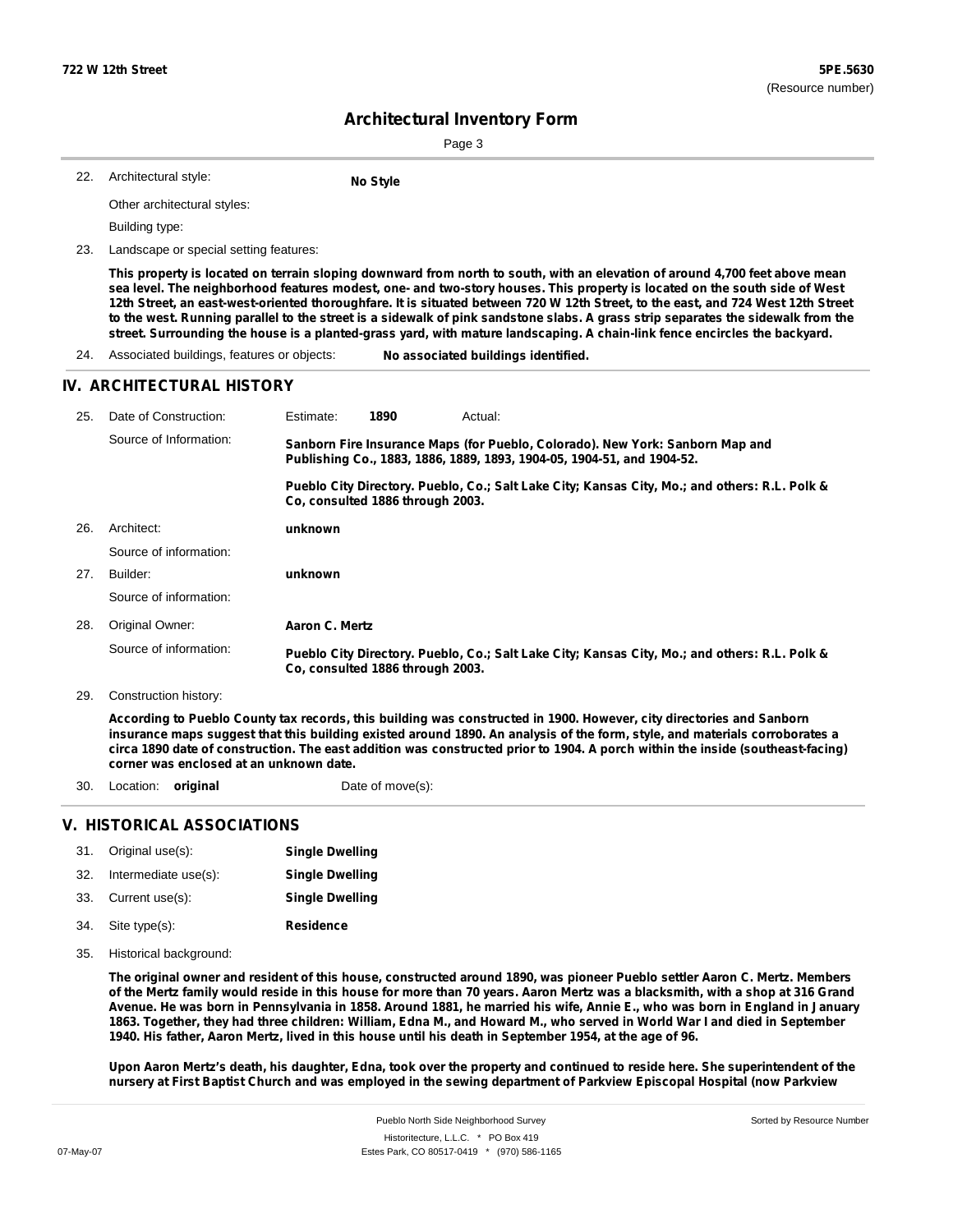Page 4

**Medical Center). Edna Mertz died in this house on July 26, 1963.**

Betsy L. Low purchased this property in 1980, selling it six years later to Wallace R. and Sharon Stealey. They sold the property in 1989 to Gail Fabrizio. Nancy D. Trujillo purchased the house and lot from Fabrizio in 1994, selling it in 1999 to Jose Duran **and Doris Wear, the current owners, in 1999.**

**Pueblo County Office of Tax Assessor. Property information card [internet].**

**Pueblo City Directory. Pueblo, Co.; Salt Lake City; Kansas City, Mo.; and others: R.L. Polk & Co, consulted 1886 through 2003.**

**"Mertz (Edna)" [obituary]. Pueblo Chieftain, 27 July 1963, p. 3A.**

**"Mertz (Howard Milton) [obituary]. Pueblo Chieftain, 18 September 1940, p. 7.**

**U.S. Census of 1900. Precinct 1, Pueblo, Pueblo County, Colorado. Series T623, roll 128, p. 11.**

<sup>36.</sup> Sources of information: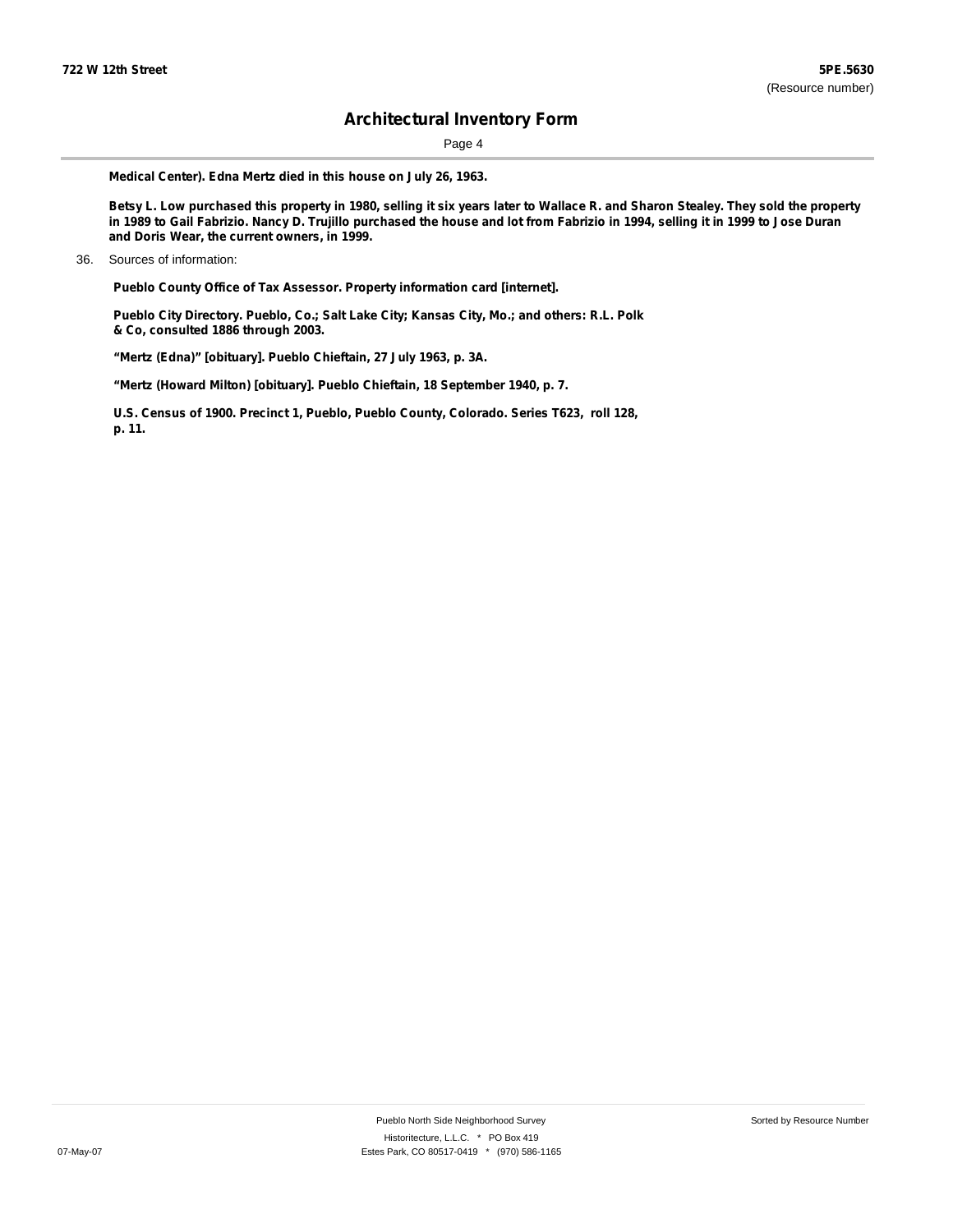$\sim$ 

Sorted by Resource Number

# **Architectural Inventory Form**

Page 5

|                                                                             | <b>VI. SIGNIFICANCE</b>                                                                                                          |                                                                                                                               |                                                                                                                                                                         |  |  |  |  |  |  |
|-----------------------------------------------------------------------------|----------------------------------------------------------------------------------------------------------------------------------|-------------------------------------------------------------------------------------------------------------------------------|-------------------------------------------------------------------------------------------------------------------------------------------------------------------------|--|--|--|--|--|--|
| 37.                                                                         |                                                                                                                                  | Local landmark designation:                                                                                                   | Yes $\Box$<br>No.<br>$\mathcal{F}_\alpha$                                                                                                                               |  |  |  |  |  |  |
|                                                                             | Designation authority:                                                                                                           |                                                                                                                               |                                                                                                                                                                         |  |  |  |  |  |  |
|                                                                             |                                                                                                                                  | Date of designation:                                                                                                          |                                                                                                                                                                         |  |  |  |  |  |  |
| 38.                                                                         |                                                                                                                                  | Applicable National Register criteria:                                                                                        |                                                                                                                                                                         |  |  |  |  |  |  |
|                                                                             | $\mathsf{L}$                                                                                                                     |                                                                                                                               | A. Associated with events that have made a significant contribution to the broad pattern of our history.                                                                |  |  |  |  |  |  |
|                                                                             | П                                                                                                                                |                                                                                                                               | B. Associated with the lives of persons significant in our past.                                                                                                        |  |  |  |  |  |  |
|                                                                             | П                                                                                                                                |                                                                                                                               | C. Embodies the distinctive characteristics of a type, period, or method of construction, or represents the work                                                        |  |  |  |  |  |  |
|                                                                             |                                                                                                                                  |                                                                                                                               | of a master, or that possess high artistic values, or represents a significant and distinguished entity whose<br>components may lack individual distinction.            |  |  |  |  |  |  |
|                                                                             | $\Box$                                                                                                                           |                                                                                                                               | D. Has yielded, or may be likely to yield, information important in history or prehistory.                                                                              |  |  |  |  |  |  |
|                                                                             | П                                                                                                                                |                                                                                                                               | Qualifies under Criteria Considerations A through G (see manual).                                                                                                       |  |  |  |  |  |  |
|                                                                             | O                                                                                                                                |                                                                                                                               | Does not meet any of the above National Register criteria.                                                                                                              |  |  |  |  |  |  |
|                                                                             |                                                                                                                                  | <b>Pueblo Standards for Designation:</b>                                                                                      |                                                                                                                                                                         |  |  |  |  |  |  |
|                                                                             |                                                                                                                                  | 1a. History                                                                                                                   |                                                                                                                                                                         |  |  |  |  |  |  |
|                                                                             | $\mathbf{r}_\perp$                                                                                                               |                                                                                                                               | Have direct association with the historical development of the city, state, or nation; or                                                                               |  |  |  |  |  |  |
| <u>1b. History</u>                                                          |                                                                                                                                  |                                                                                                                               |                                                                                                                                                                         |  |  |  |  |  |  |
| Be the site of a significant historic event; or<br>$\overline{\phantom{a}}$ |                                                                                                                                  |                                                                                                                               |                                                                                                                                                                         |  |  |  |  |  |  |
|                                                                             | 1c. History<br>Have direct and substantial association with a person or group of persons who had influence on society.<br>$\Box$ |                                                                                                                               |                                                                                                                                                                         |  |  |  |  |  |  |
|                                                                             |                                                                                                                                  |                                                                                                                               |                                                                                                                                                                         |  |  |  |  |  |  |
|                                                                             |                                                                                                                                  | 2a. Architecture<br>Embody distinguishing characteristics of an architectural style or type; or<br>$\Box$<br>2b. Architecture |                                                                                                                                                                         |  |  |  |  |  |  |
|                                                                             |                                                                                                                                  |                                                                                                                               |                                                                                                                                                                         |  |  |  |  |  |  |
|                                                                             | Be a significant example of the work of a recognized architect or master builder, or<br>$\sim$                                   |                                                                                                                               |                                                                                                                                                                         |  |  |  |  |  |  |
|                                                                             |                                                                                                                                  | 2c. Architecture                                                                                                              |                                                                                                                                                                         |  |  |  |  |  |  |
|                                                                             | $\overline{\phantom{a}}$                                                                                                         |                                                                                                                               | Contain elements of architectural design, engineering, materials, craftsmanship, or artistic merit which represent a<br>significant or influential innovation;          |  |  |  |  |  |  |
|                                                                             |                                                                                                                                  | 2d. Architecture                                                                                                              |                                                                                                                                                                         |  |  |  |  |  |  |
|                                                                             | $\overline{\phantom{a}}$                                                                                                         |                                                                                                                               | Portray the environment of a group of people or physical development of an area of the city in an era of history<br>characterized by a distinctive architectural style. |  |  |  |  |  |  |
|                                                                             |                                                                                                                                  | 3a. Geography                                                                                                                 |                                                                                                                                                                         |  |  |  |  |  |  |
|                                                                             |                                                                                                                                  |                                                                                                                               | Have a prominent location or be an established, familiar, and orienting visual feature of the contemporary city, or                                                     |  |  |  |  |  |  |
|                                                                             |                                                                                                                                  | 3b. Geography                                                                                                                 |                                                                                                                                                                         |  |  |  |  |  |  |
|                                                                             |                                                                                                                                  | or rarity; or                                                                                                                 | Promote understanding and appreciation of Pueblo's environment by means of distinctive physical characteristics                                                         |  |  |  |  |  |  |
|                                                                             |                                                                                                                                  | 3c. Geography                                                                                                                 |                                                                                                                                                                         |  |  |  |  |  |  |
|                                                                             | $\overline{\phantom{a}}$                                                                                                         |                                                                                                                               | Make a special contribution to Pueblo's distinctive character.                                                                                                          |  |  |  |  |  |  |
|                                                                             |                                                                                                                                  | Not Applicable                                                                                                                |                                                                                                                                                                         |  |  |  |  |  |  |
|                                                                             | $\Box$                                                                                                                           |                                                                                                                               | Does not meet any of the above Pueblo landmark criteria.                                                                                                                |  |  |  |  |  |  |
| 39.                                                                         |                                                                                                                                  | Area(s) of Significance:                                                                                                      | <b>Not Applicable</b>                                                                                                                                                   |  |  |  |  |  |  |
| 40.                                                                         |                                                                                                                                  | Period of Significance:                                                                                                       | n/a                                                                                                                                                                     |  |  |  |  |  |  |
| 41.                                                                         |                                                                                                                                  | Level of significance:                                                                                                        | National:<br>State<br>Local<br>$\sim$                                                                                                                                   |  |  |  |  |  |  |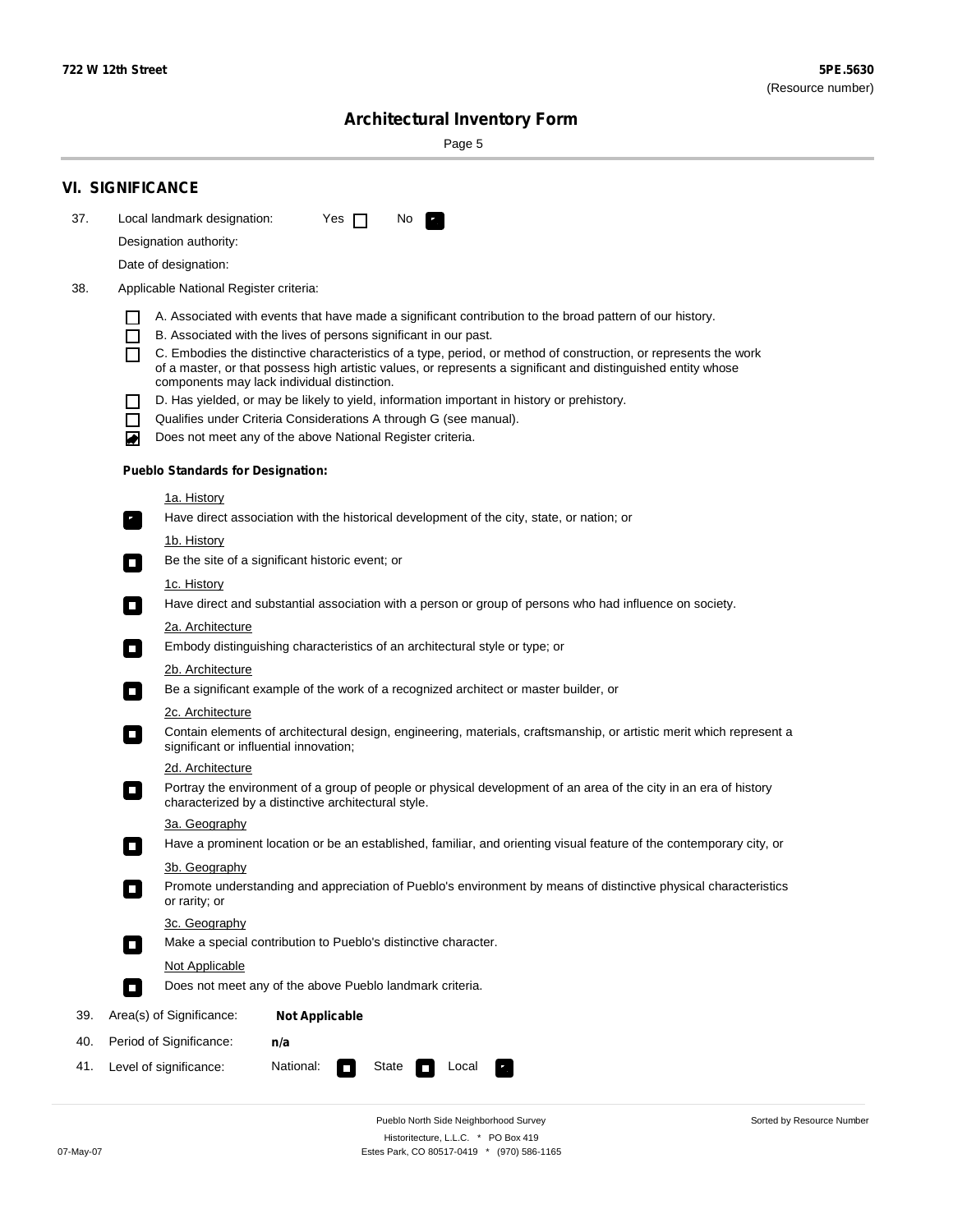Page 6

#### 42. Statement of significance:

This property is historically significant under Pueblo Local Landmark criterion 1A for its association with the early **development of Pueblo's North Side Neighborhood. However, the levels of architectural and historical significance,** combined with physical integrity, are not to the extent that this property would qualify for individual listing in the National Register of Historic Places, the Colorado State Register of Historic Properties, or as a City of Pueblo Landmark. Nonetheless, **it is a contributing resource within any potential historic district.**

43. Assessment of historic physical integrity related to significance:

Constructed around 1890, this house exhibits a moderately high level of physical integrity relative to the seven aspects of integrity as defined by the National Park Service and the Colorado Historical Society: location, setting, design, materials, workmanship, feeling, and association. While the house has had a major addition to the east elevation, it was constructed within the period of significance and does not obscure character-defining features. The building retains sufficient physical **integrity to convey its significance.**

#### **VII. NATIONAL REGISTER ELIGIBILITY ASSESSMENT**

| 44. | National Register eligibility field assessment: |                                                                                                                                                                                                                        |                      | $\Box$ Individually eligible |                   |                              | Not eligible | $\Box$ Need data |
|-----|-------------------------------------------------|------------------------------------------------------------------------------------------------------------------------------------------------------------------------------------------------------------------------|----------------------|------------------------------|-------------------|------------------------------|--------------|------------------|
|     |                                                 | Local landmark eligibility field assessment:                                                                                                                                                                           |                      |                              |                   | $\Box$ Individually eligible | Not eligible | $\Box$ Need data |
| 45. |                                                 | Is there National Register district potential?                                                                                                                                                                         | $Yes$ $\blacksquare$ |                              | No $\blacksquare$ |                              |              |                  |
|     | Discuss:                                        | Pueblo's North Side Neighborhood represents the evolution of the city's professional middle and upper<br>classes. Its diversity of architectural styles and forms directly represents the city's changing economic and |                      |                              |                   |                              |              |                  |

**classes. Its diversity of architectural styles and forms directly represents the city's changing economic and cultural climates. As well, the neighborhood is distinctive because it appears to have evolved independently of the area's dominant industry, steel manufacturing.**

> Yes Yes

No

No  $\blacksquare$  N/A  $\blacksquare$ 

 $N/A$ 

If there is National Register district potential, is this building contributing:

46. If the building is in existing National Register district, is it contributing:

### **VIII. RECORDING INFORMATION**

| 47. | Photograph numbers): | <b>CD-ROM Photo Disc: North Side Photos</b><br>File Name(s): 12thstw722                                                       |
|-----|----------------------|-------------------------------------------------------------------------------------------------------------------------------|
|     | Negatives filed at:  | <b>Special Collections</b><br><b>Robert Hoag Rawlings Public Library</b><br>100 East Abriendo Avenue<br>Pueblo, CO 81004-4290 |
| 48. | Report title:        | <b>Pueblo North Side Neighborhood Survey</b>                                                                                  |
| 49. | $Date(s)$ :          | 06/21/05                                                                                                                      |
| 50. | Recorder(s):         | <b>Adam Thomas</b>                                                                                                            |
| 51. | Organization:        | Historitecture, L.L.C.                                                                                                        |
| 52. | Address:             | <b>PO Box 419</b>                                                                                                             |
|     |                      | Estes Park, CO 80517-0419                                                                                                     |
| 53. | Phone number(s):     | (970) 586-1165                                                                                                                |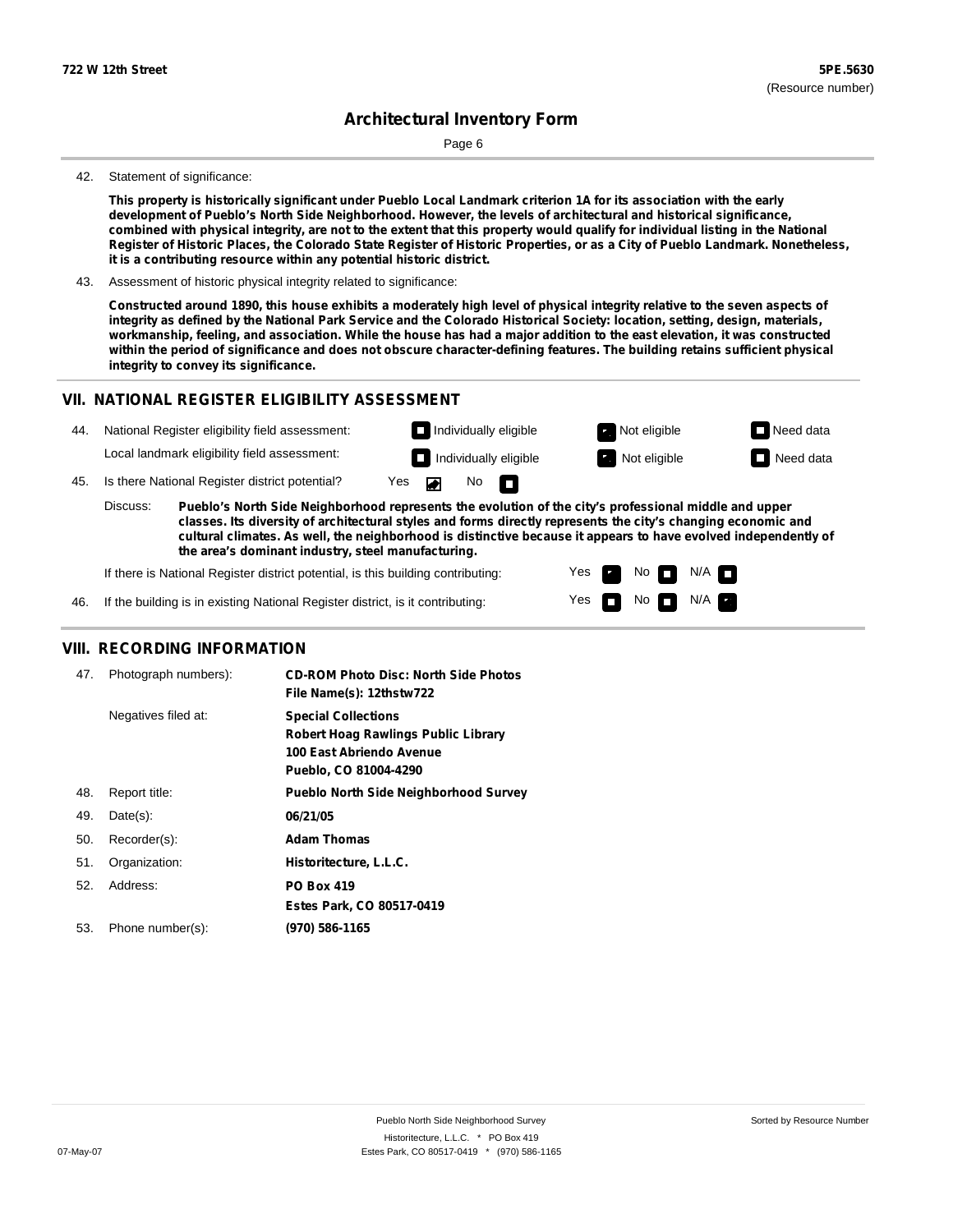Page 7